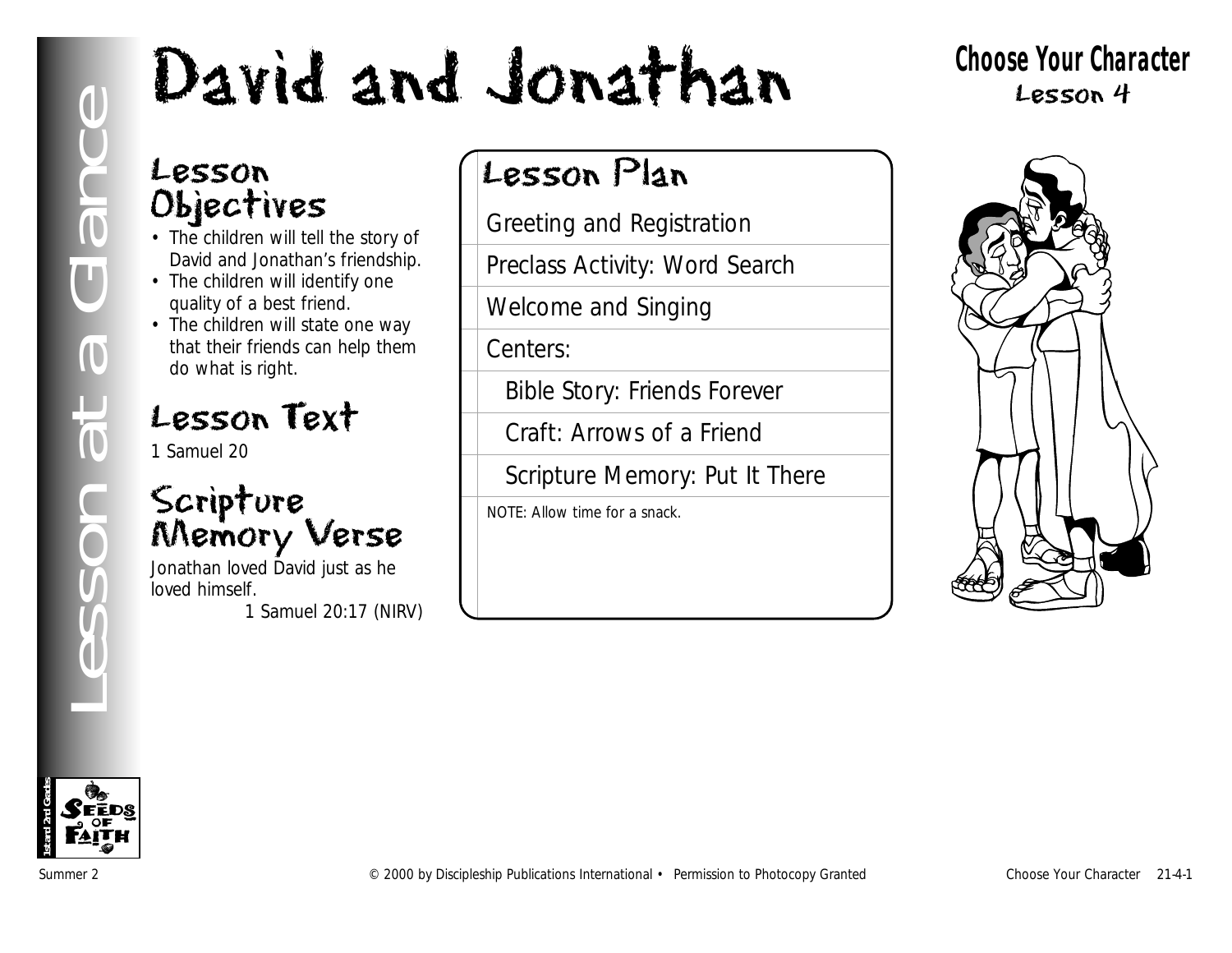

## Word Search

The children will preview today's lesson by doing a word search of key words from today's Bible Story.

## Materials

- *For each child:*
- pencil
- *Reproducible Pages:*
- Page A, 1 copy for each child

## Preparation

Complete the activity on your copy of Reproducible Page A.

## Instructions

- 1. Greet the children as they arrive. Explain that in today's lesson they are going to learn about the friendship between David and Jonathan. Tell them that in this activity they will look for words from today's Bible Story. Show them your sample.
- 2. Distribute the copies of Reproducible Page A and pencils. Encourage the children to work with a friend or in a small group.
- 3. Circulate among the children to offer help and encouragement.
- 4. When the children are finished, have them write the names of the friends whom they worked with on their worksheet.

## Teacher Tips

- Make sure new or visiting children find a small group.
- Play contemporary Christian music in the background and offer light snacks to create a friendlier atmosphere.
- IMPORTANT: Obtain parental permission before offering the children food to eat.

| $\mathbf{J}$ | 0 | N | A | Τ            | Н | A           | N           | A | S            |
|--------------|---|---|---|--------------|---|-------------|-------------|---|--------------|
| D            | F | G | Н | J            | К | L           | Z           | Χ | С            |
| V            | B | N | F | М            | K | $\mathbf I$ | N           | D | Q            |
| W            | E | R | O | Τ            | Υ | U           | ı           | Α | o            |
| P            | Α | Α | R | S            | D | F           | G           | V | Н            |
| $\mathsf{F}$ | R | Ī | E | N            | D | S           | H           | I | $\mathsf{P}$ |
| J            | R | K | V | L            | Z | A           | X           | D | C            |
| V            | O | B | E | N            | М | M           | Q           | W | E            |
| R            | W | Τ | R | $\mathsf{S}$ | A | U           | L           | Υ | Υ            |
| U            | S | ı | O | P            | A | E           | S           | D | F            |
| G            | Н | J | Κ | L            | P | L           | $\mathbf O$ | V | E            |
| A            | S | D | F | G            | Н | J           | K           | L | Z            |
| $\mathsf{T}$ | 0 | G | E | T            | Н | E           | R           | Z | χ            |

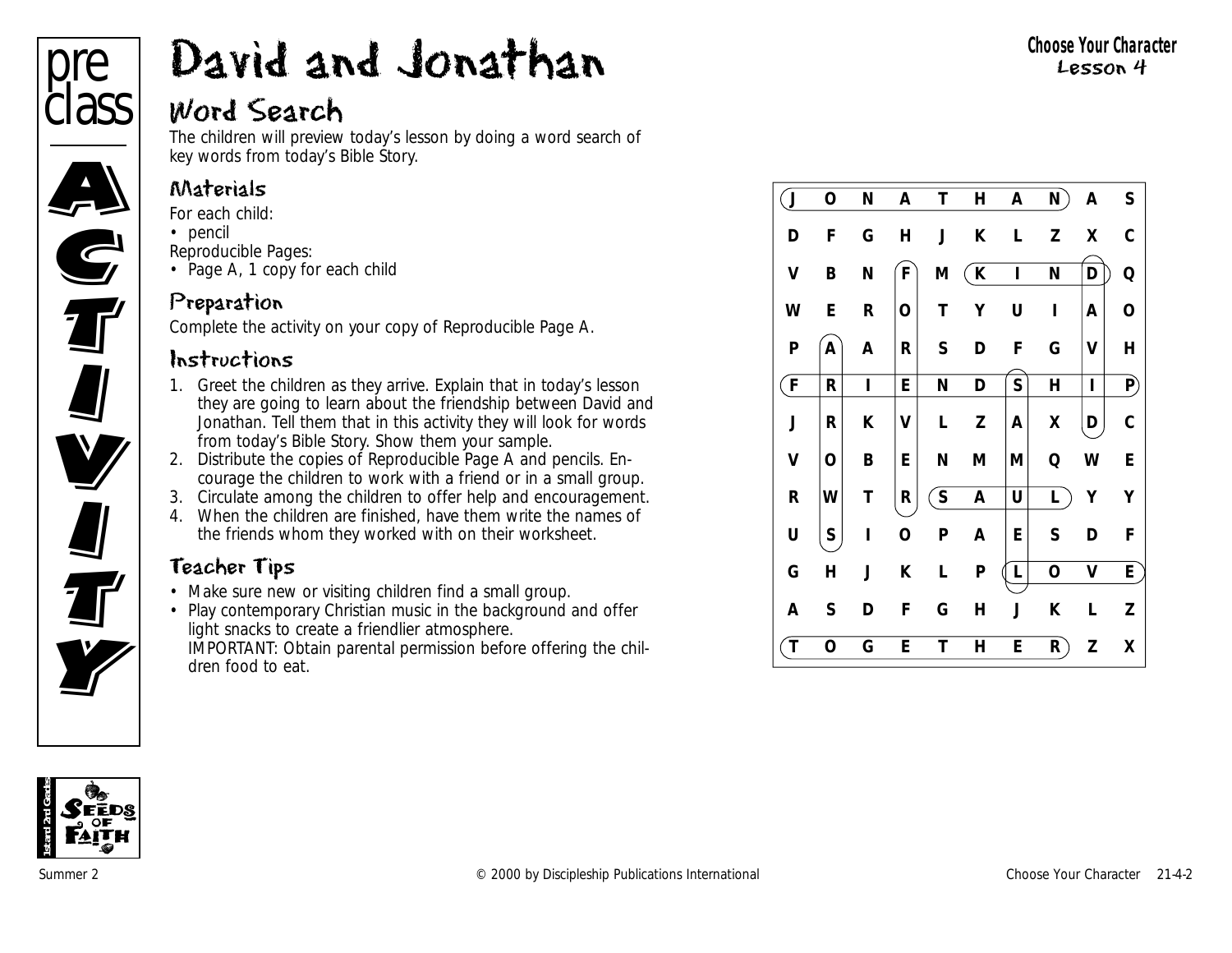# B

I

B

L

E

# David and Jonathan



T

O

R

Y

## Friends Forever

The children will tell the story of David and Jonathan's friendship as they actively listen to this Bible Story.

#### Materials

*For each child:*

- glue stick
- pencil

*For the teacher:*

• scissors

*Reproducible Pages:*

- Page B, 1 copy for each child
- Page C, 1 copy for each child

## Preparation

- 1. Cut out the circles from all the copies of Reproducible Page B. Sort them into four piles of the same pictures.
- 2. Practice presenting this story with enthusiasm and energy.

## Introducing the Bible Story

Open your Bible to 1 Samuel 20. Tell the children that today's Bible Story comes from the Old Testament book of 1 Samuel. Remind the children that last week's lesson also came from this book. Explain that today's story is about a remarkable friendship between two men, David and Jonathan. Use these questions to prepare the children for today's story.

- *How do you know if someone is your best friend?*
- *Would you ever forget a best friend? Why or why not?*
- *What kinds of things are you willing to do for your best friend?* Ask the children if they have ever heard of David and Jonathan. Explain that David was a shepherd who loved God and served King Saul. Jonathan was the king's son, which means he was a prince!
- *Have you ever been friends with someone who was famous or who was related to someone famous?* (Share from your own experience, if applicable.)
- *What would it be like to have the son or daughter of the President (or King or Prime Minister) as your best friend? Would it be easy or hard? Why?*

Tell the children that you are going to describe a situation and then ask them some questions.

*Imagine that your best friend was the son (or daughter) of the principal of your school. Imagine that one day you find out that the principal is going to be fired and your father is going to get his job.* 

- *How do you think that your friend would feel about you?*
- *How do you think your friend would feel about your father?*
- *Do you think that this would affect your friendship?*

## Presenting the Bible Story

*In today*'s *Bible Story, David knew that God had chosen him to be the new king and that one day he would take the place of Jonathan's father—King Saul. Even though Jonathan knew this, he still loved David and pledged to be his friend no matter what happened. Jonathan loved David as much as he loved himself. In this story, you will hear about a time when Jonathan risked his life to save David's.* 

Distribute the copies of Reproducible Page C and the glue sticks to the children. Tell them that as you tell this story, they will glue a picture that goes with each part of the story in the correct circles on their pages.

Hold up the first circle with the picture of David talking with Jonathan. *The Bible says that King Saul became so jealous of David that he wanted to kill David. When David found out about it, he ran to his friend Jonathan and asked, "Why is your father trying to kill me?" Jonathan did not know about this plan. He told David he was sure it was not true, but he would find out just in case. David and Jonathan made a plan. David would hide in the field while Jonathan went to talk to his father, the king. If Jonathan found out that his father really did want to kill David, Jonathan would come out to the field and shoot three arrows to a certain place so that David would know that he was in danger. If not, Jonathan would shoot them to another place so that David would know that he was safe. Before David and Jonathan left, they made a promise to each other and to* God that they and their families would be friends forever. Distribute the first circles and have the children glue them on the first circle on their pages.

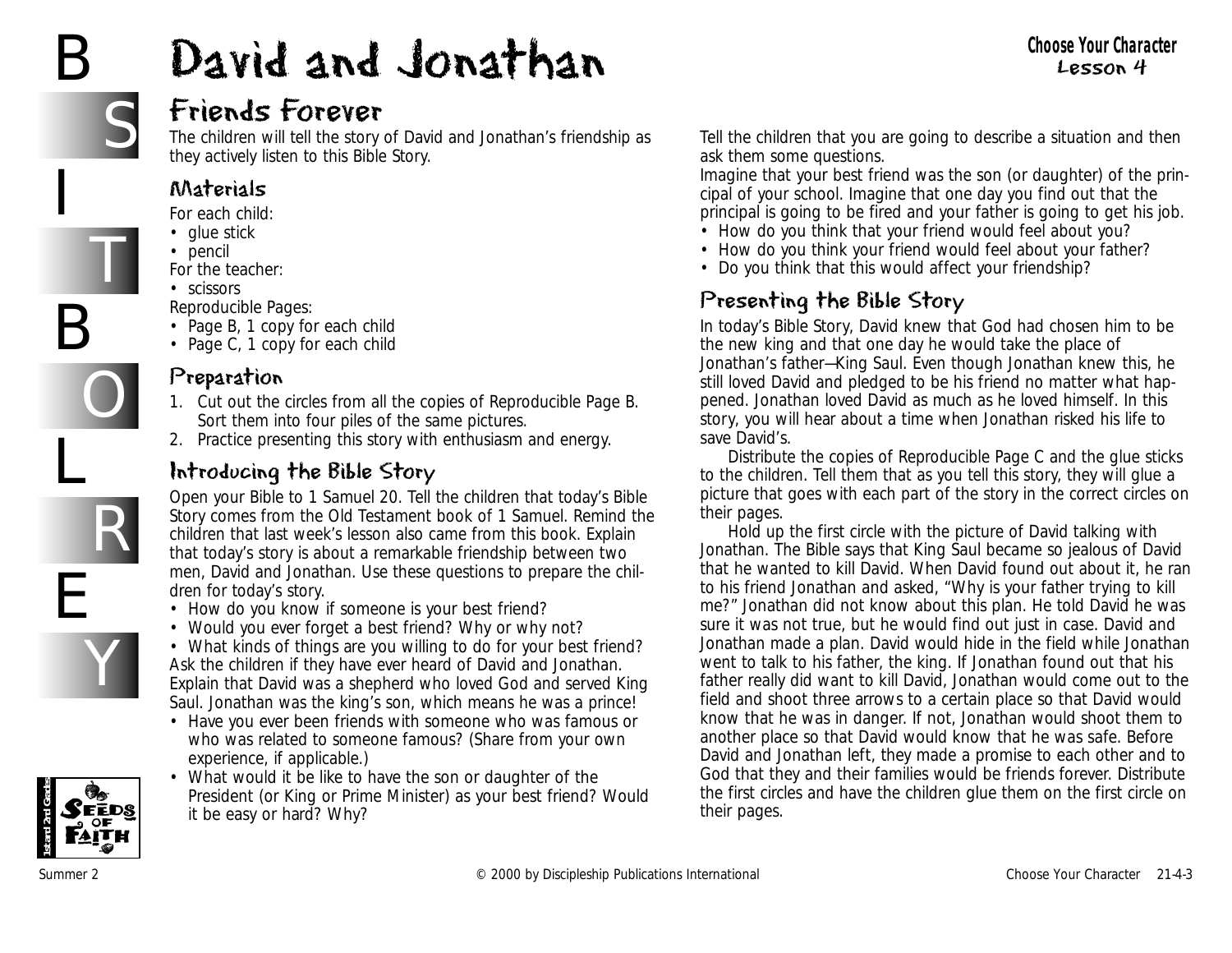Hold up the second circle with the picture of King Saul. *At dinner that night, King Saul noticed that David was not at the table, but he did not say anything. But, the next day, when David didn't come to dinner again, King Saul asked his son Jonathan, "Where is David?" Jonathan told his father that David had a family matter to take care of. The Bible says that King Saul became very angry at Jonathan. "You have been disobedient and evil! I know you are on David's side! You will never be king as long as David is alive! So bring David to me for he must die!" Jonathan said, "Why? What has David done that you would want to kill him?" But Saul threw his spear at Jonathan! Jonathan left. He was very angry because he knew his father wanted to kill David. He didn't eat any food that day because he was sad about how his father was treating David.* Distribute the second set of circles and have the children glue them on their pages.

Hold up the third circle with the picture of Jonathan shooting the arrows. *The next day Jonathan went out to the field. He took a servant boy with him. Jonathan shot the arrows to the place where David would know that he was in danger. Jonathan told the boy to run and find the arrows. When the boy returned, Jonathan sent him back to town.* Distribute the third circle and have the children glue them on their pages.

Hold up the last circle with the picture of David and Jonathan saying good-bye. *When the boy had left, David came out from hiding in the field. He bowed down before Jonathan three times with his face to the ground. He knew that his life was in danger and that Jonathan had risked his life to warn him. Both of the friends cried and embraced each other, but David cried the most. Jonathan said to David, "Go in peace. We have promised before the Lord to always be friends. We will always be kind to each other and to our families." Then David left, and Jonathan went back to the town.* Distribute the last set of circles and have the children glue them on their pages. Distribute the pencils and have the children write their names on their pages.

#### Share and Tell

Ask the children how it makes them feel to know that Jonathan risked his life to warn David. Remind the children that both David and Jonathan loved God and wanted to do what God wanted. Jonathan knew that his father was not obeying God by his treatment of David. Jonathan believed that God had a plan for David and he stayed a true friend.

Ask the children if they can think of a friend that they could tell this story to this week. Close with a prayer for the children to have great friendships in the church like David and Jonathan had.

#### Teacher Tips

• Think of additional ways to enhance your presentation of this story.



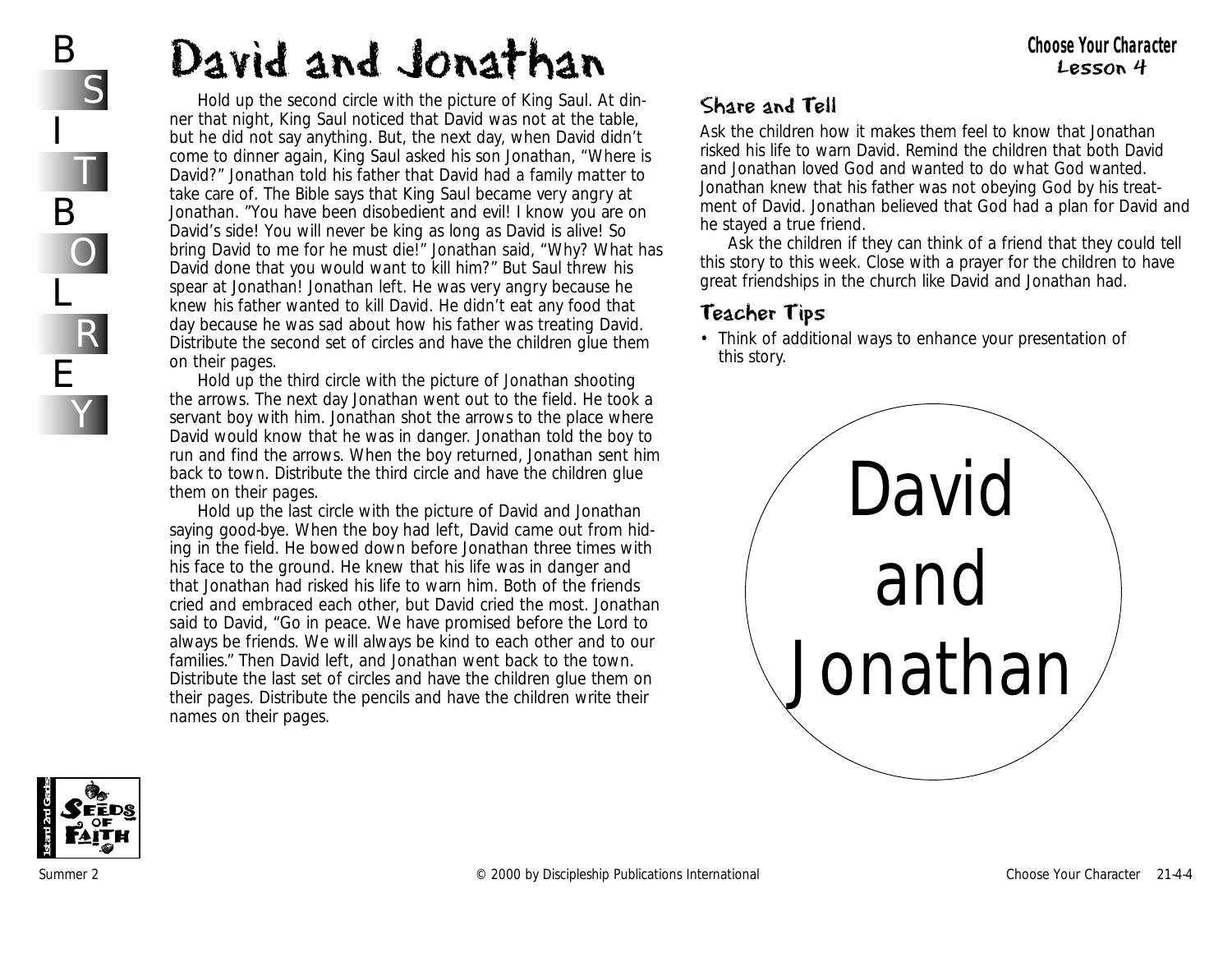## Arrows of a Friend

The children will make a set of arrows to remind them of the qualities of a good friendship.

## Materials

*For each child:*

- 3 straws, non-bending
- 1 cardboard tube,  $4\frac{1}{2}$
- 1 piece of yarn, 24"
- 1 medium rubber band
- 1 piece of brown paper, 4" x 4"
- glue stick
- scissors
- crayons or markers *For the teacher:*
- scissors
- single hole punch
- glue stick
- *Reproducible Pages:*
- Page D, 1 copy for each child

## Preparation

- 1. Cut out the text boxes from the copies of Reproducible Page D. Keep the remainder of the page for the children to cut out.
- 2. Cut a 24" piece of yarn for each child.
- 3. Cut a 4" x 4" piece of brown paper for each child.
- 4. For each child, prepare a cardboard tube, see Figure A, as follows:
	- A. Punch two holes across from each other in one end of the cardboard tube.
	- B. Tie each end of yarn to one of the holes in the tube, making a shoulder strap.
	- C. Glue the text box to the side of the tube.
- 5. At both ends of the straws, cut two  $\frac{1}{2}$ " slits, as shown in Figure B.
- 6. Make a sample craft to show the children.

#### Instructions

1. Introduce today's activity: *In your Bible Story today, you are learning about the friendship between David and Jonathan. These two men promised each other that they would be friends* *forever and they showed their friendship to each other in many different and special ways. Both Jonathan and David risked their lives for each other and proved their love for each other through courage, devotion and loyal friendship. Today, you will make a craft to remind you of the way that Jonathan warned David that he was in danger.* Show the children your sample, demonstrating how to wear the craft over your shoulder. Read the words written on each arrow. Explain that the three arrows will remind them of the qualities of a good friendship.

- 2. Distribute the copies of Reproducible Page D and the crayons. Have the children color the three arrowheads and the three feathers.
- 3. Distribute the scissors and straws you prepared. Have the children cut out their arrowheads and feathers. Have them slip the arrowheads into the slits at one end of the straws. Then have them slip the feathers into the slits at the other end of the straws. See Figure C.
- 4. Distribute rubber bands and pieces of brown paper. Using the rubber bands, help the children secure the paper around the end of the tube opposite the yarn. See Figure D.
- 5. Have the children write their names on their crafts. They can put their arrows inside their tubes.

#### Conclusion

Remind the children of the qualities that will help them be good friends to others. Ask the children what quality is most important to them. Close with a prayer asking God to help them be good friends to others.

## Teacher Tips

- Substitute brown paper bags or brown fabric for the brown paper.
- Toilet paper tubes are perfect for this craft.



#### **Choose Your Character** Lesson 4

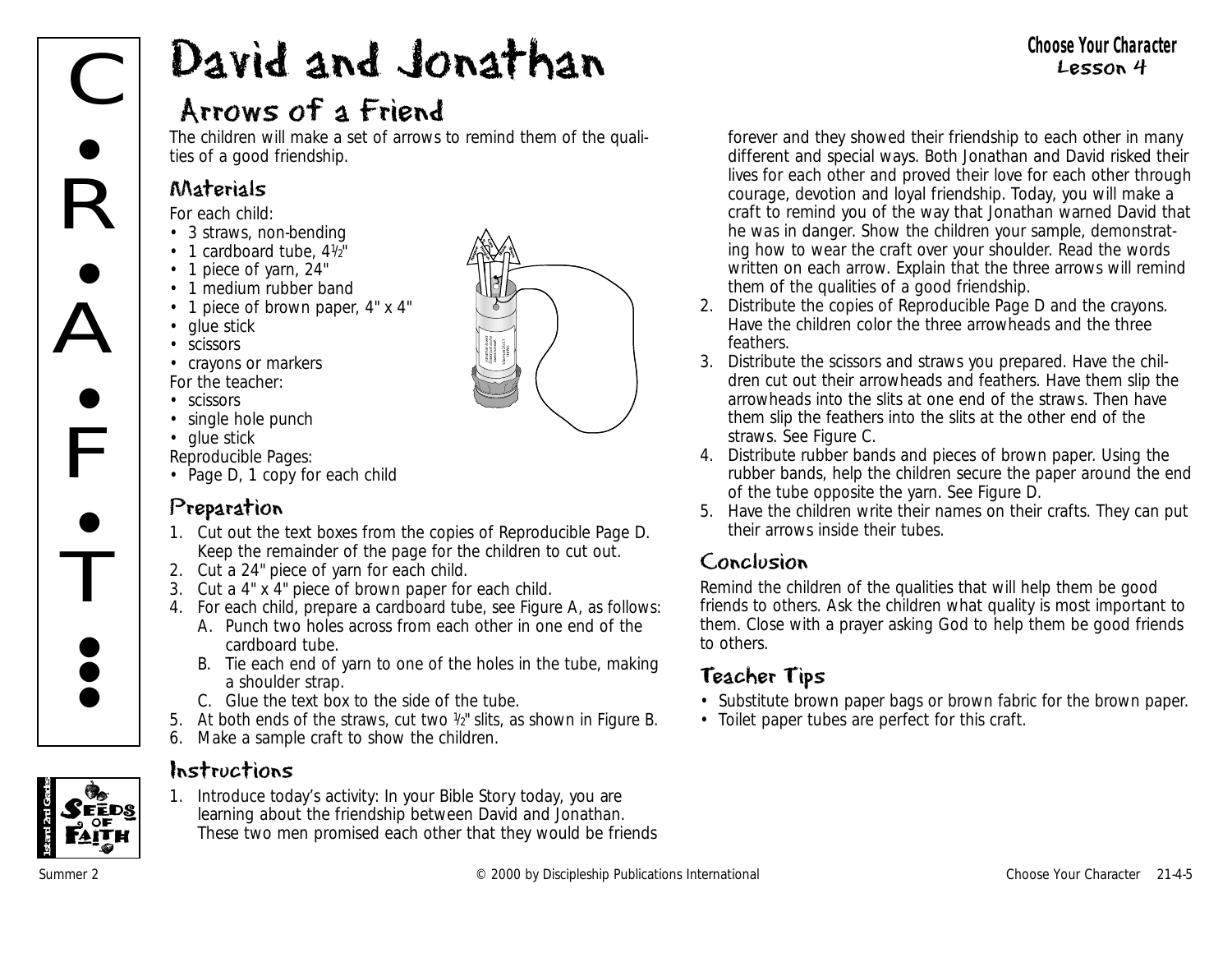



F

•

•<br>• **; •** 

 $\bullet$ 

•

•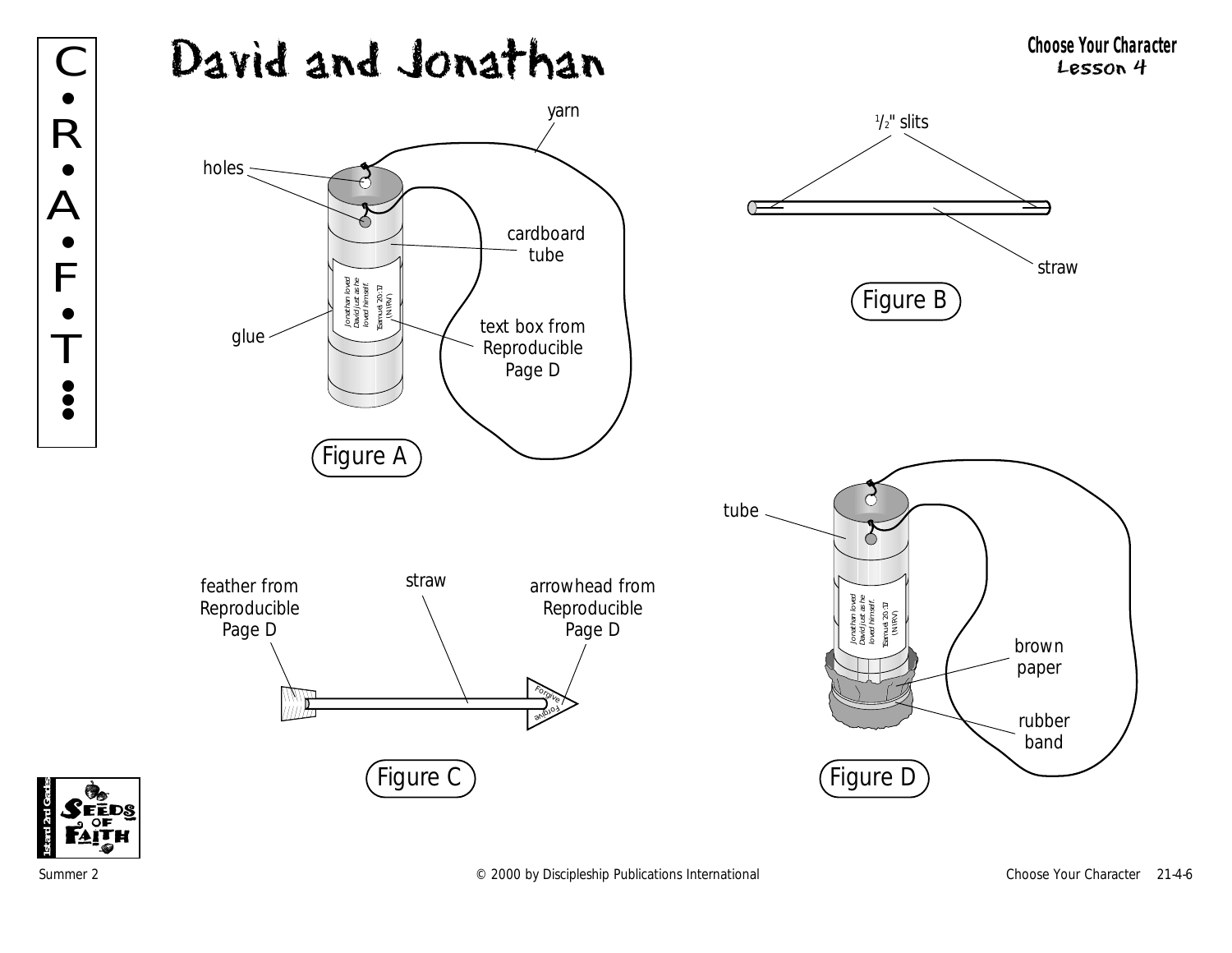

## Put It There

The children will learn the memory verse as they participate in this fun activity.

#### Scripture Memory Verse

Jonathan loved David just as he loved himself. *1 Samuel 20:17 (NIRV)*

#### Materials

No additional materials are needed.

## Preparation

Practice leading this activity.

#### Instructions

- 1. Introduce today's activity: *In your Bible Story today, you are learning about the friendship between David and Jonathan. These two men promised each other that they would be friends forever and they showed their friendship to each other in many different and special ways. Both Jonathan and David risked their lives for each other and proved their love through courage, devotion and loyal friendship. In your Scripture Memory Verse, you will learn what the Bible says about their friendship.*
- 2. Show the children the Scripture Memory Verse on the back of this Lesson Card. Say the verse to the children three times as they follow along. Point to each word as you say it. Ask them to say it together with you three more times. Ask for volunteers to say the verse together with you.
- 3. Tell the children that David and Jonathan had a very close friendship. Jonathan risked his own life to save David's life—and David did the same. Ask the children to say some ways that friends show their love for each other. (Answers may include: hugs, handshakes, holding hands, sharing, helping, listening, etc.)
- 4. Have the children sit in a circle. Tell them that they will practice saying today's Scripture Memory Verse as they pass some "friendship" around the circle.
- 5. Explain that each child will say one word of the Scripture Memory Verse as they pass a handshake to the child on their right. Begin by saying "Jonathan" and then shake the hand of

the child to your right. Go around until all the verse, including the reference, is complete. Repeat this by having the last child start the next round, sending the handshake around to the left and saying one word at a time.

- 6. For the next round, have each child in the circle repeat what the child before him said and then add the next word, e.g. Jonathan, Jonathan loved, Jonathan loved David, etc. Do this until the verse is complete and then reverse direction. Repeat this as many times as needed to help the children master the verse.
- 7. For the final round, have each child in the circle say the entire verse from memory and then pass the handshake to the child next to him who will say the verse from memory until every child has said the verse from memory. Encourage the children to help each other if they forget a word.

## Conclusion

Ask the children if they can think of a friend that they love like Jonathan loved David. Close with a prayer thanking God for the friends he gives us.

## Teacher Tips

- To vary the activity, have the children pass other friendship gestures as well, such as a "hug" or a "high five."
- It is possible that some children may question the nature of Jonathan's love for David. Assure the children that these two men shared a pure friendship that was based on their love for God and desire to please him with their lives.
- If possible, have the children wash their hands at the end of this activity.

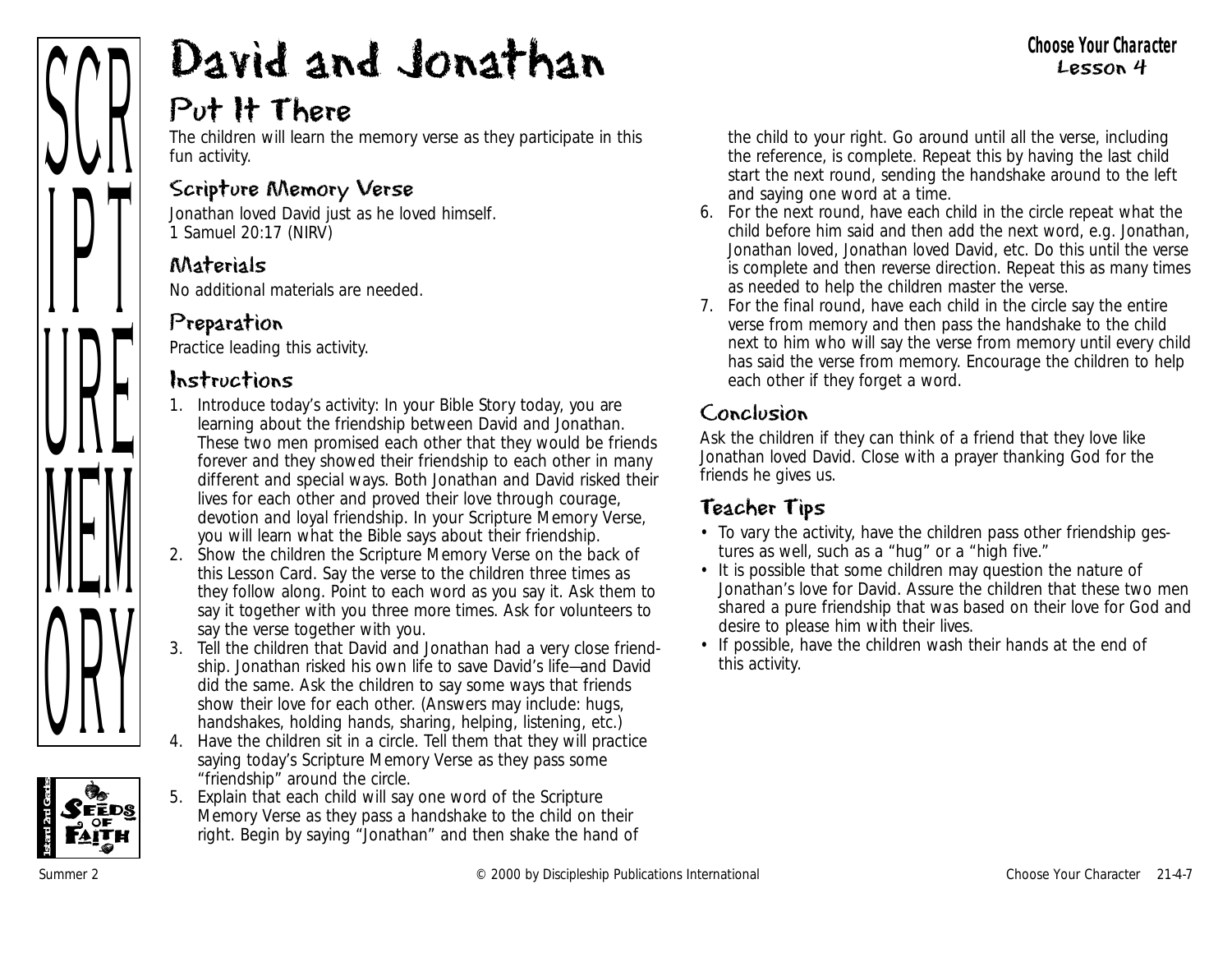

**Choose Your Character** Lesson 4

Jonathan loved David just as he loved himself. 1 Samuel 20:17 (NIRV)

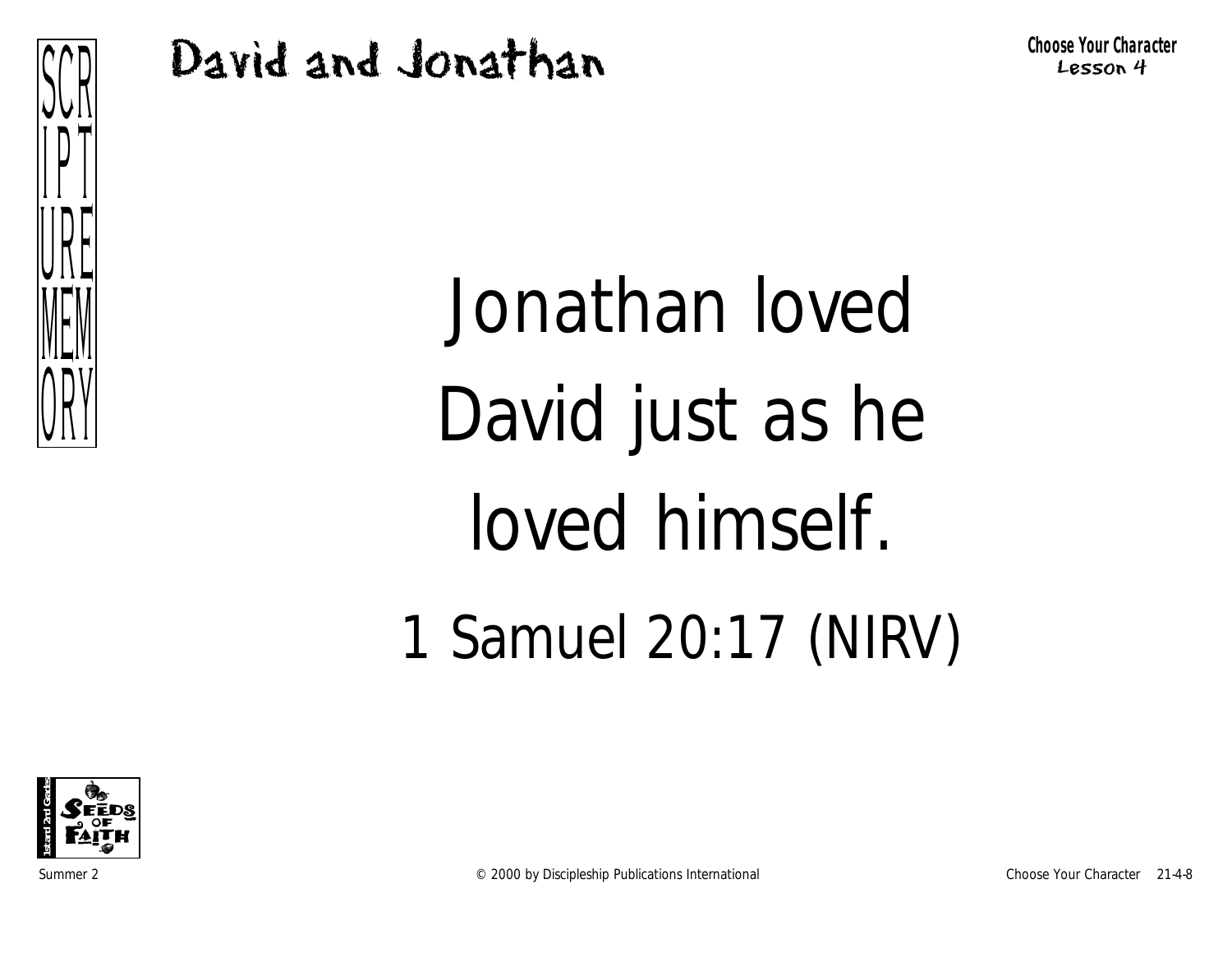#### **Choose Your Character** Lesson 4

## Lesson Objectives

- The children will tell the story of David and Jonathan's friendship.
- The children will identify one quality of a best friend.
- The children will state one way that their friends can help them do what is right.

## Lesson Text

1 Samuel 20

## Scripture Memory Verse

Jonathan loved David just as he loved himself. *1 Samuel 20:17* (NIRV)

## Lesson Plan

Greeting and Registration

Preclass Activity: Making Friends

Welcome and Singing

Centers:

Life Application: The Sign of a Friend

Game: The Name of the Game

Bible Skills: Finding Friends NOTE: Allow time for a snack.



## Making Friends

The children will review this week's lesson as they make puzzles about friendship.



A)<br>C

**S**<br>T

I<br>I

**V** 

**I** 

**J**<br>T

**Ty** 

## Materials

*For each child:*

- crayons
- glue stick
- 1 piece of construction paper, 9" x 12"
- 1 small envelope

*For the teacher:*

- scissors
- marker

*Reproducible Pages:*

• Page E, 1 copy for each child

## Preparation

- 1. Cut out each of the puzzle pieces from the copies of Reproducible Page E and place them in an envelope for each child.
- 2. Make a sample to show the children.

## Instructions

- 1. Greet the children as they arrive. Remind them that they are learning about the friendship between David and Jonathan. Explain that in their activity, they will put together a puzzle to remind them of their Bible Story and what true friendship is all about.
- **Lesson Objectives**<br> **Example of the starty of Data Boarding and Registration<br>
The choice will also the start of the start free of the control international Shipping<br>
Lesson Text The Although Fiterds Choose The Character** 2. Distribute the envelopes you prepared, the construction paper, glue sticks and crayons. Tell the children to "make" their friend by placing the pieces together on the construction paper and then gluing them in place. Have the children add facial features and other details to their "friend." Have the children write their names on their pictures as follows: \_\_\_\_\_\_\_\_\_\_\_'s Friends.
	- 3. When they are finished, have them go around to each of the children in the class and have them sign their names on each other's pictures—on the front or the back.

## Teacher Tips

• Arrange for new or visiting children to work with other children who will be helpful and encouraging.

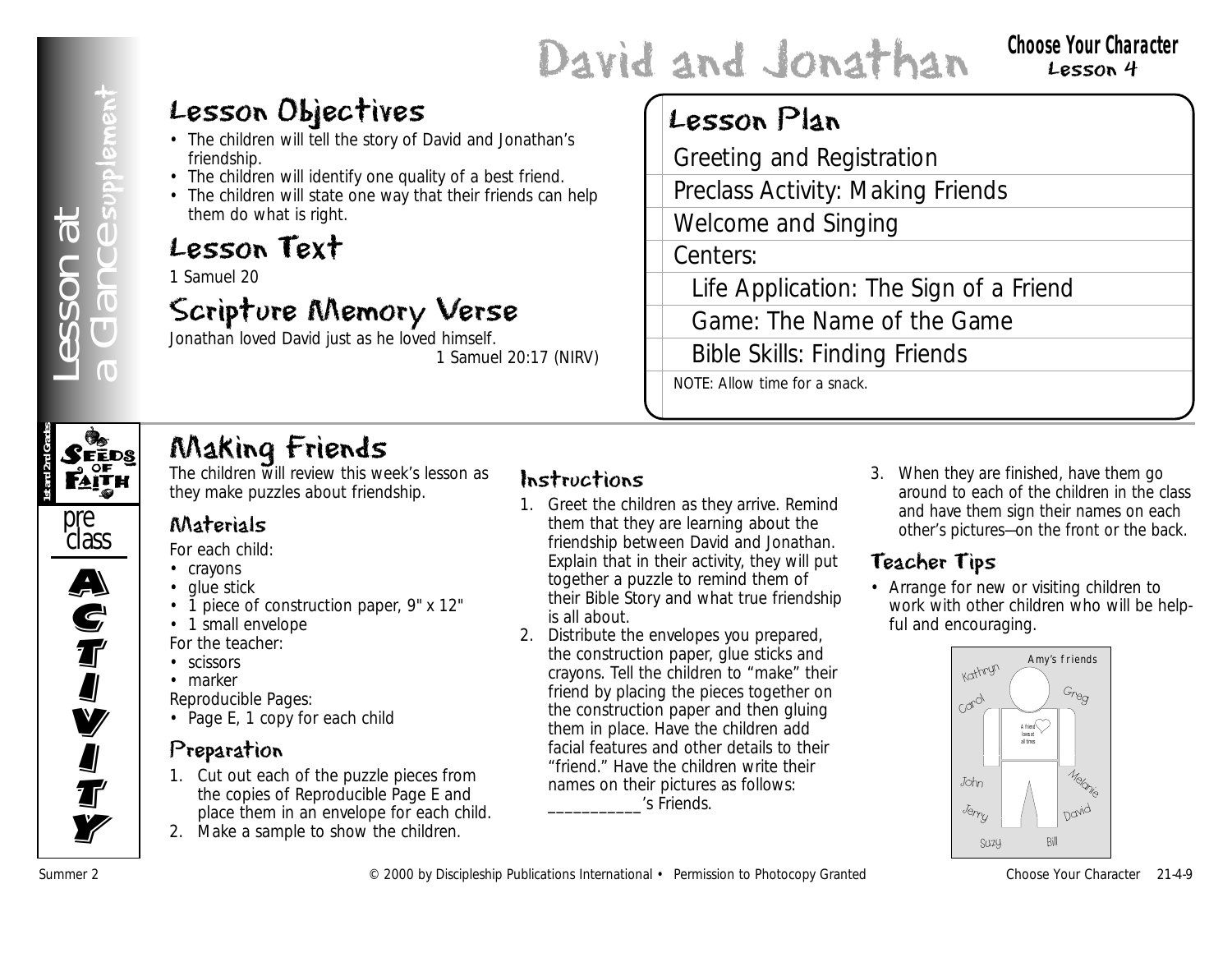# supplement **David and Jonathan** Choose Your Character

## Lesson 4

## The Sign of a Friend

The children will review this week's Bible Story as they think of ways that their friends can help them do what is right.

## Materials

*For each child:*

• 1 piece of white material, 12" x 12" (or a white handkerchief) *For the teacher:*

- fine-point, fabric markers (permanent) in different colors
- 1 large sheet or blanket (optional)
- table (optional)
- 1 flashlight (optional)

## Preparation

- 1. If available, set up a tent by placing the large sheet or blanket to cover table.
- 2. Using a fabric pen, neatly print "True Friends" in the middle of each piece of material.
- 3. Read 1 Samuel 20 to review the events of this week's lesson.

IMPORTANT: If you use a tent for this activity, make sure to leave at least one "opening" open at all times.

## Reviewing the Bible Story

Open your Bible to 1 Samuel 20. Remind the children that this week's Bible Story is about the friendship of Jonathan and David. Use these questions to review the lesson with the children.

- *Who was Jonathan's father?* (King Saul)
- *Who was David's best friend?* (Jonathan)
- *Why was King Saul jealous of David?* (because God had chosen David to be the next king; remind them of the last lesson in which they learned that God had rejected Saul as king)
- *How did Jonathan warn David that the king wanted to kill David?* (He shot three arrows.)
- *How did Jonathan prove his love and friendship to David?* (risked his life to save David; protected David from his father's plan to kill David; promised to be his friend forever)

## Life Application

Invite the children to join you in the tent, or in a circle on the floor. Ask the children if they have ever been part of a secret club. Ask the children what kinds of things friends do in their secret clubs. (Answers may include: secret codes, handshakes, symbols, songs, etc.) Explain that these things make the friends in the club feel special because they share something that only they know about.

*David and Jonathan shared a special friendship. What were some things that they shared?* (faith and love for God; love for each other and each other's families; commitment to protect each other)

*More than once, Jonathan helped David to find his strength in God so that he could do what was right. God wants our friends today to help us do what is right. What are some ways that we can help each other do what is right?* (Remind each other of David and Jonathan; promise not to turn away even if everyone else does; pray for each other; give each other a special gift to remind us of our friendship, etc.)

Show the children the white pieces of material you prepared. Explain that this is going to be a special reminder of today's lesson and of their friendships in church. Distribute the fabric pens and have the children each write their names on their material and circle it. Then, have the children pass their piece of material to the next child to have them sign their name—but not circle it. Continue until every child has signed every piece of material. The children should recognize their piece because of their circled name.

## Conclusion

Encourage the children to keep their piece of material in their pocket, backpack or locker at school as a reminder of today's lesson and of their friends in Bible class. Close with a prayer having each child thank God for the child to his right (or left). End the prayer thanking God for each child by name and praying that they will have great friendships with each other like Jonathan had with David.

## Teacher Tips

• If practical, bring in a real tent to set up in your class area to enhance the specialness of this activity.

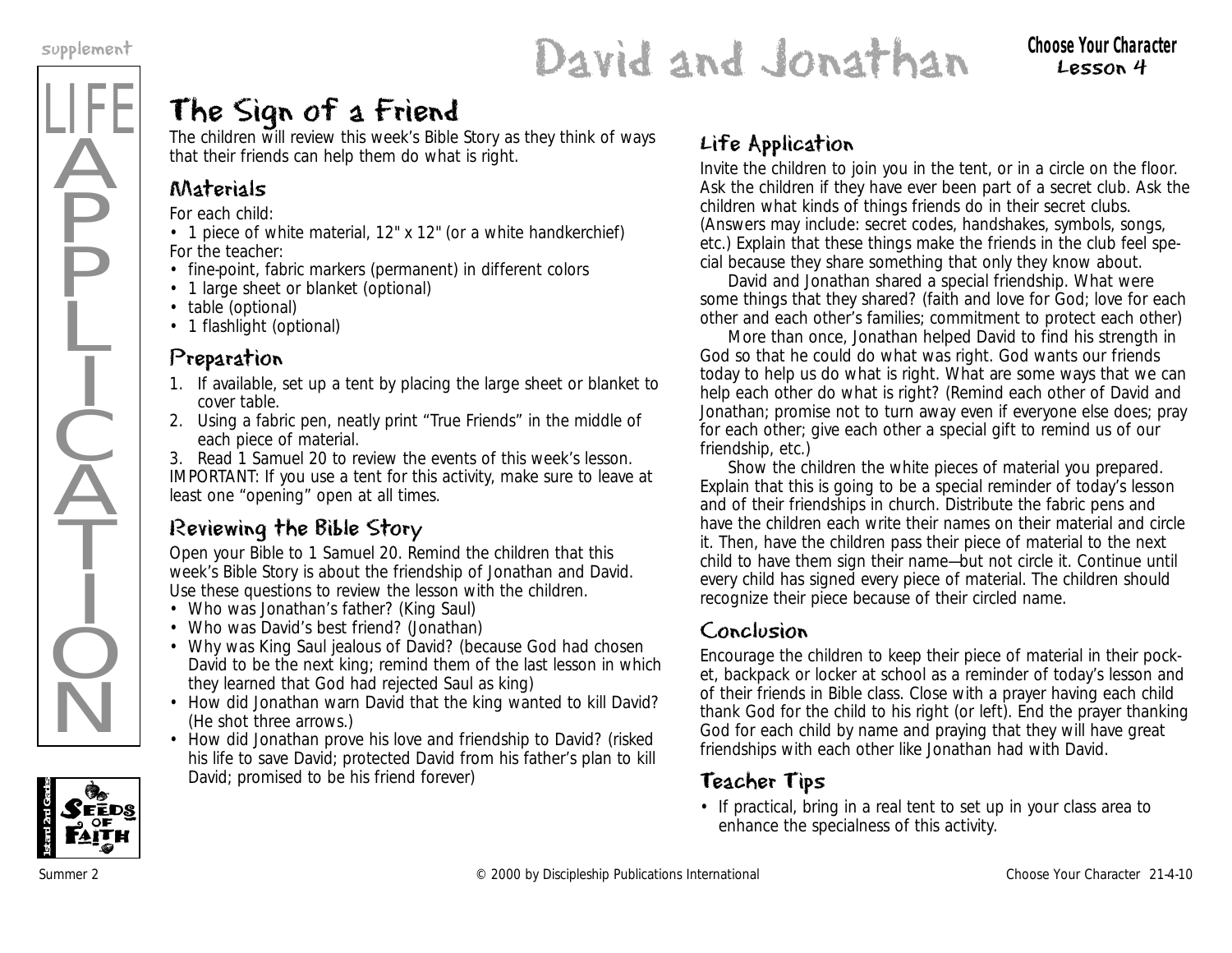

# supplement **Character Choose Your Character Choose Your Character**

## Lesson 4

## The Name of the Game

The children will review important ideas from his week's Bible Story as they think about the qualities of a friend.

## Materials

*For the teacher:*

- 1 die (from a pair of dice)
- scissors
- 12 index cards, 3" x 5"
- 1 blue marker
- 1 green marker

## Preparation

- 1. On six index cards, neatly print one of the following letters in blue marker: "F, R, I, E, N, D."
- 2. On the remaining six cards, repeat Step 1 using the green marker to print the letters.
- 3. Practice leading this activity.

## Instructions

- 1. Introduce today's activity: *This week you learned about the friendship between David and Jonathan. These two men promised each other that they would be friends forever and they showed their friendship to each other in many different and special ways. Both Jonathan and David risked their lives for each other and proved their love through courage, devotion and loyal friendship. In your game today, you will review important ideas from this week's Bible Story and think of ways that you can be good friends to one another.*
- 2. Divide the children into two teams. Be careful to mix the children who heard this week's Bible Story with those who did not.
- 3. Show the children the cards you prepared. Explain that they will take turns rolling a die to answer a question. If they answer the question correctly, they can roll the die again to earn a card. The first team to answer all six questions correctly, collecting all the cards spelling "FRIEND" wins.



5. Play goes to the next team and continues until one team has answered all the questions and gets all the cards and spells "FRIEND."

NOTE: Questions may be repeated during the game. Use a paper and pencil to keep track of the questions that each team has answered.

## Conclusion

Ask the children to each say one thing they want to do to be a better friend. Close with a prayer asking God to help the children become great friends.

## Teacher Tips

• If for some reason the children have not heard this week's Bible Story, review all of the questions and answers with the children before playing this game.

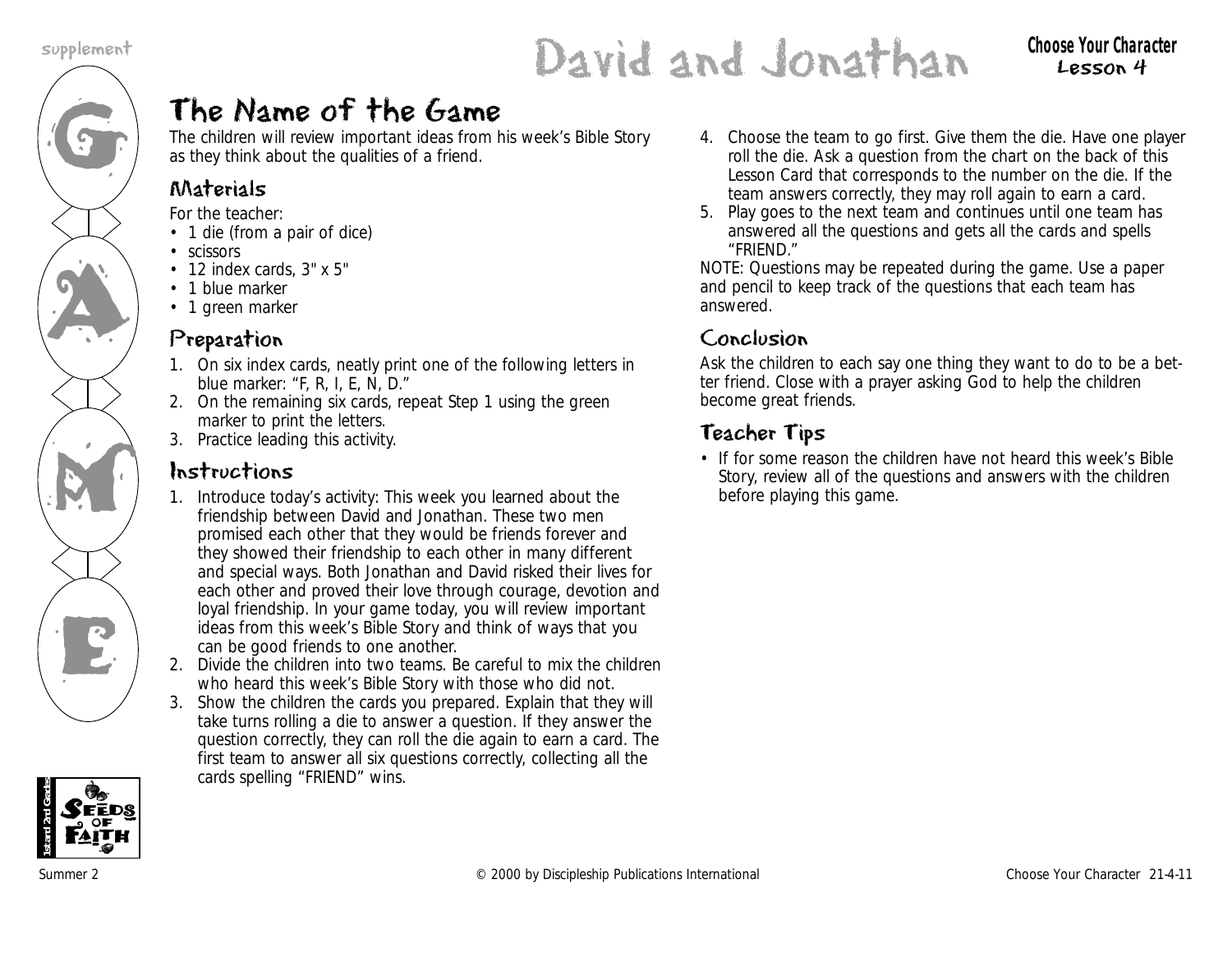

# supplement **Character Choose Your Character Choose Your Character**

## The Name of the Game

| Questions and Answers        |                                                                                                                                                                           |  |  |  |  |  |
|------------------------------|---------------------------------------------------------------------------------------------------------------------------------------------------------------------------|--|--|--|--|--|
| If a team rolls:             | Ask one of the following questions:<br>Who was Jonathan's father? (King Saul)<br>or<br>Who was the son of King Saul? (Jonathan)                                           |  |  |  |  |  |
| $\overline{2}$               | Why did King Saul want to kill David?<br>(because God had chosen David to be the new king)<br>How did King Saul feel about David?<br>(jealous; angry; wanted to kill him) |  |  |  |  |  |
| 3                            | What did Jonathan plan to shoot to warn David?<br>(three arrows)<br>How many arrows did Jonathan plan to shoot to warn David?<br>(three)                                  |  |  |  |  |  |
| 4                            | What is one way that you can help your friends do what is right?                                                                                                          |  |  |  |  |  |
| 5                            | What is one way that Jonathan proved his friendship to David?<br>(risked his life; warned him; protected him)                                                             |  |  |  |  |  |
| 6                            | What is one way that you can prove your friendship to your friends?                                                                                                       |  |  |  |  |  |
| If the team rolls:<br>3<br>5 | Give them a card with:<br>the letter "F."<br>the letter "R."<br>the letter "I."<br>the letter "E."<br>the letter "N."                                                     |  |  |  |  |  |
| 6                            | the letter "D."                                                                                                                                                           |  |  |  |  |  |

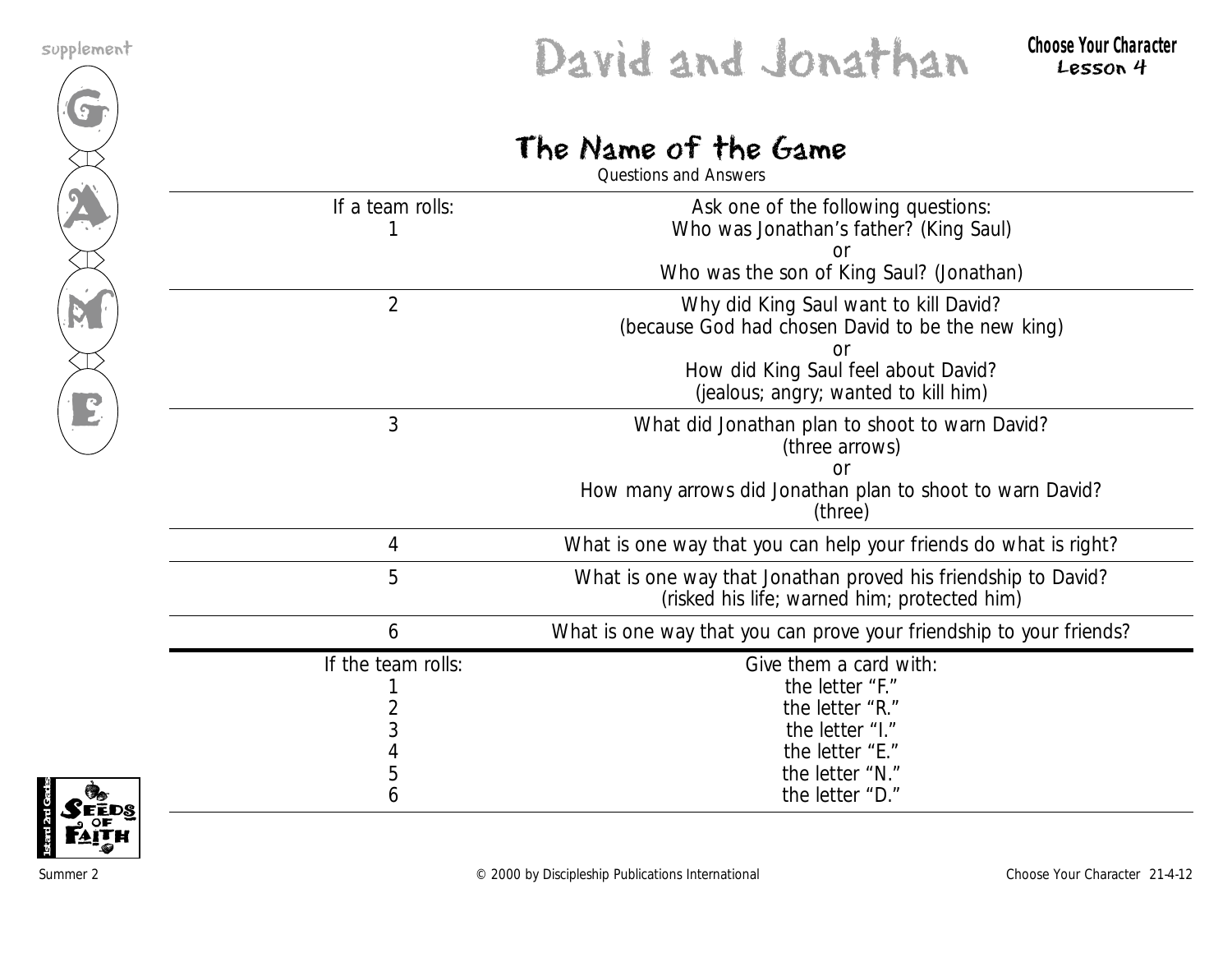B

S

 $K$ 

I

L

 $\overline{L}$ 

S

I

B

L

E

# supplement **David and Jonathan** choose your character

Lesson 4

## Finding Friends

The children will practice finding verses about friendship.

#### Materials

*For each child:*

- paper
- pencil
- *For the teacher:*
- scissors
- 2 extra NIV Bibles

*Reproducible Pages:*

• Page F, 3 copies for the teacher

## Preparation

- 1. Cut out the "Bible Friends" from all three of your copies of Reproducible Page F.
- 2. On one set of "Bible Friends" neatly print the word "David" on the backs; on the other set, neatly print the word "Jonathan" on the backs.
- 3. In one Bible, place the five Bible Friends marked "David" in five random places throughout the Bible—both Old and New Testament. Do the same thing with the second Bible and the Bible Friends marked "Jonathan."
- 4. Practice leading this activity by marking your own Bible with your last copy of Bible Friends. Place each Bible Friend as a marker closest to the verse written on it.

## Instructions

1. Introduce today's activity: *In your Bible Story this week, you learned about the friendship between David and Jonathan. These two men promised each other that they would be friends forever and they showed their friendship to each other in many different and special ways. Both Jonathan and David risked their lives for each other and proved their love through courage, devotion and loyal friendship. In your activity, you will work together as a team to look up verses in the Bible about friendship.*

- 2. Divide the children into two teams. To one team, give the name "David" and to the other, "Jonathan." Be careful to balance children who have confident Bible skills with those who are less skilled.
- 3. Show the children the Bibles you prepared. Explain that in each Bible are five "Bible Friends." Remove one to show the children what they look like and then place it back in the Bible. Tell the children that they will work together to find all five in their team's Bible. Once they have taken them all out, they must locate each of the verses and place them in their correct places in the Bible. For example, when they find a Bible Friend with a verse from John 15, they should place it in John 15.
- 4. Circulate among the children to offer help and encouragement.
- 5. When both teams are finished, have them check the locations of their Bible Friends.

## Conclusion

Ask the children how it makes them feel to know that so much about friendship is written in the Bible. Close with a prayer thanking God for the great examples of friendship that we can read about in the Bible.

## Teacher Tips

- Be sure to empty the Bibles of any papers or markers before this activity.
- Adapt this activity to the skill level of the children in your group.

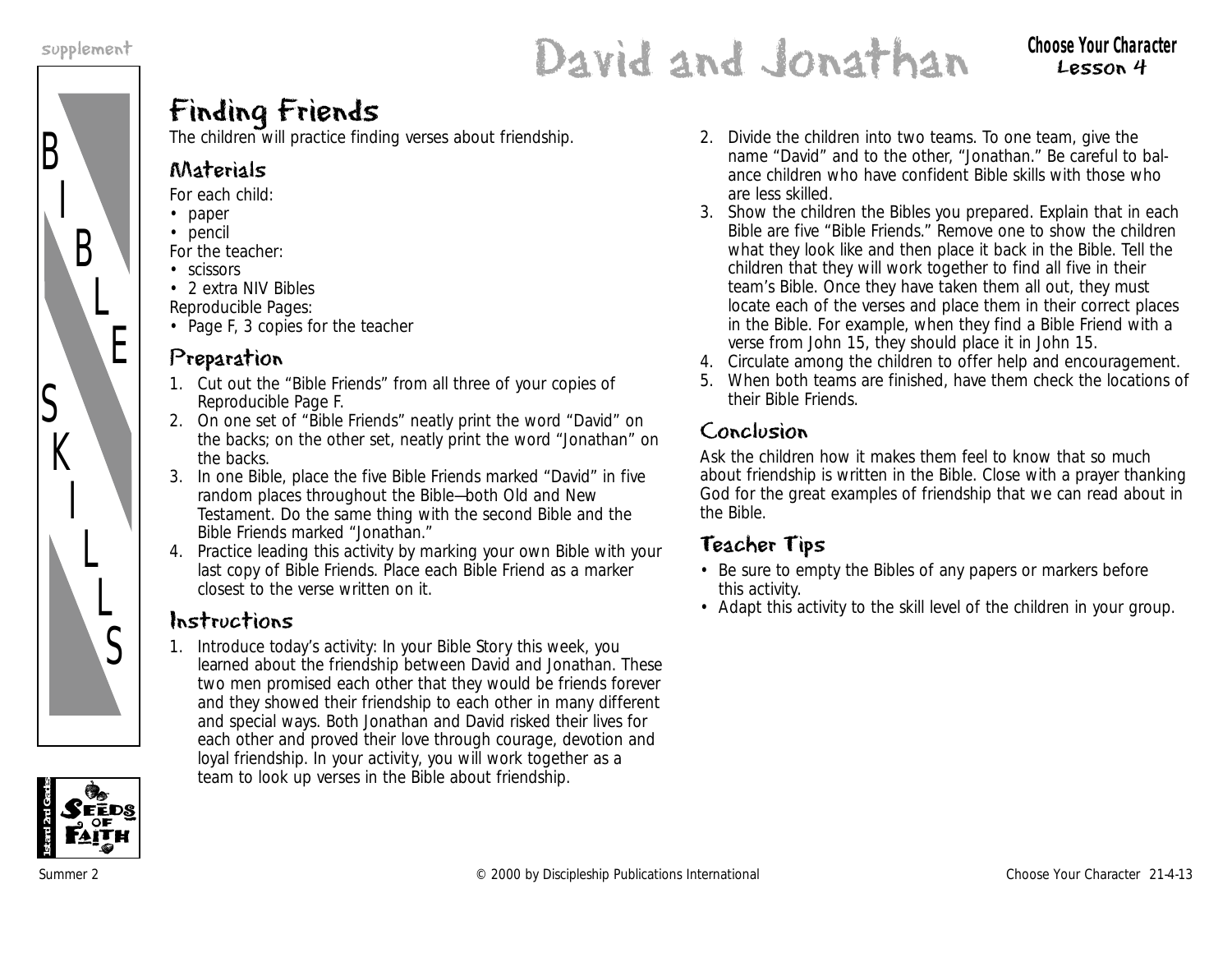B

S K

> I L L S

I B

> L E

# supplement **Character Choose Your Character Choose Your Character**

Lesson 4



 $\bullet$ 

Psalm 122:8 For the sake of my brothers and friends, I will say, "Peace be within you."

 $\bullet$  $\bullet$ 

> John 15:14 [Jesus said,] "You are my friends if you do what I command."

Acts 15:25 So we all agreed to choose some men and send them to you with our dear friends Barnabas and Paul.

Romans 16:9 Greet Urbanus, our fellow worker in Christ, and my dear friend Stachys.

 $\bullet$ 



Summer 2 Choose Your Character 21-4-14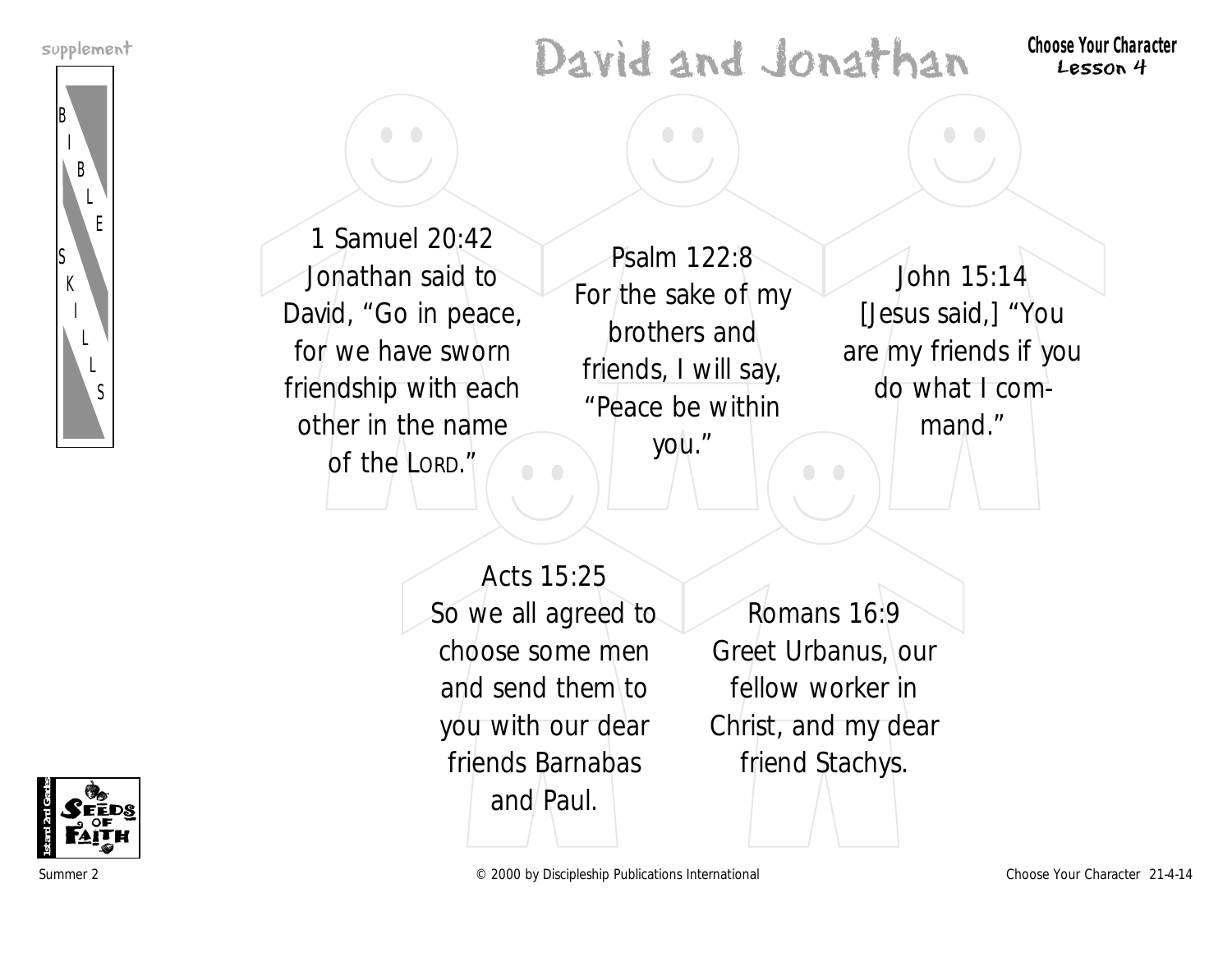**1st and 2nd Grades**

FĒDS

## Core/Preclass

1 copy for each child

**Choose Your Character** Lesson 4



Summer 2 Choose Your Character 21-4-15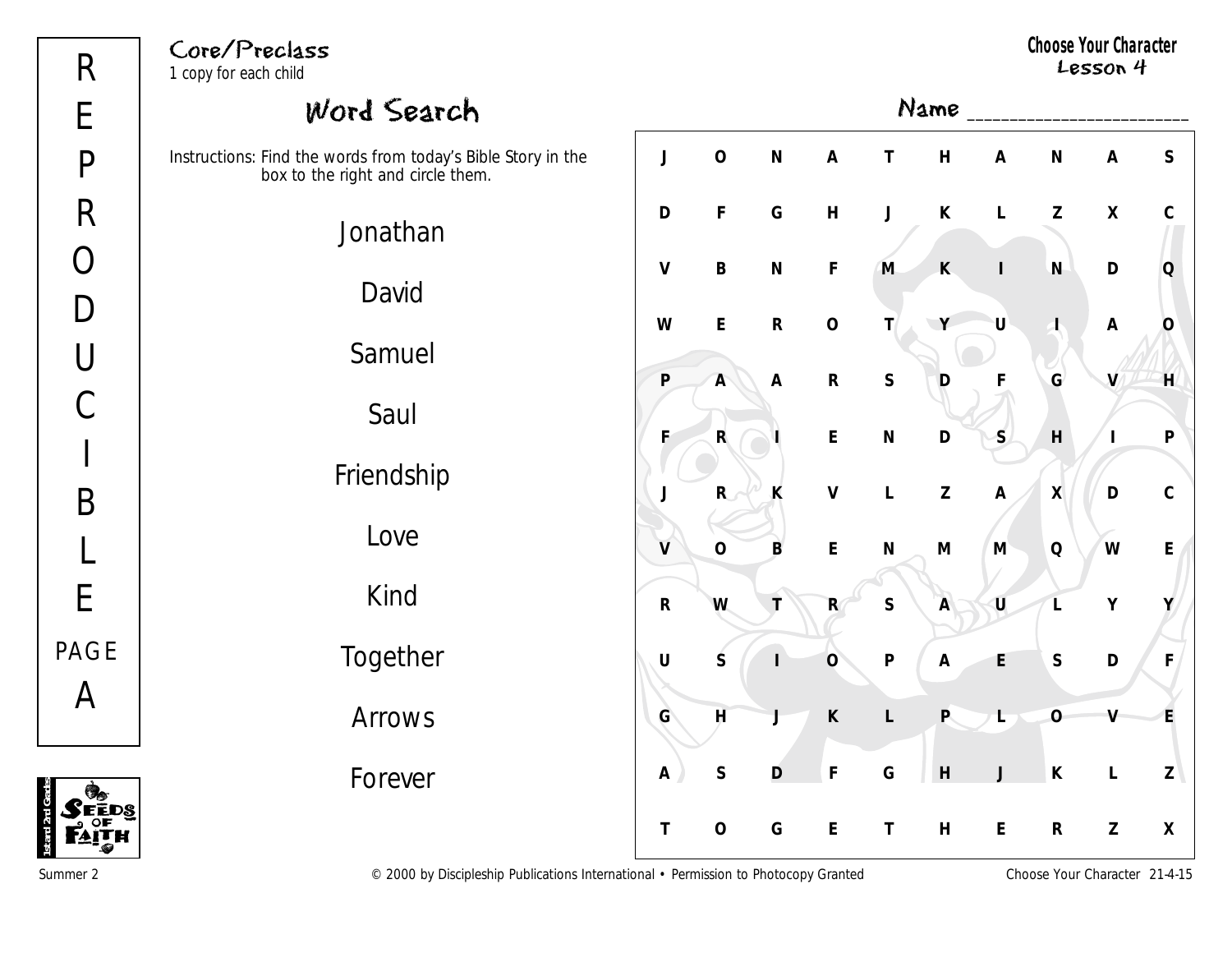





**Choose Your Character** Lesson 4

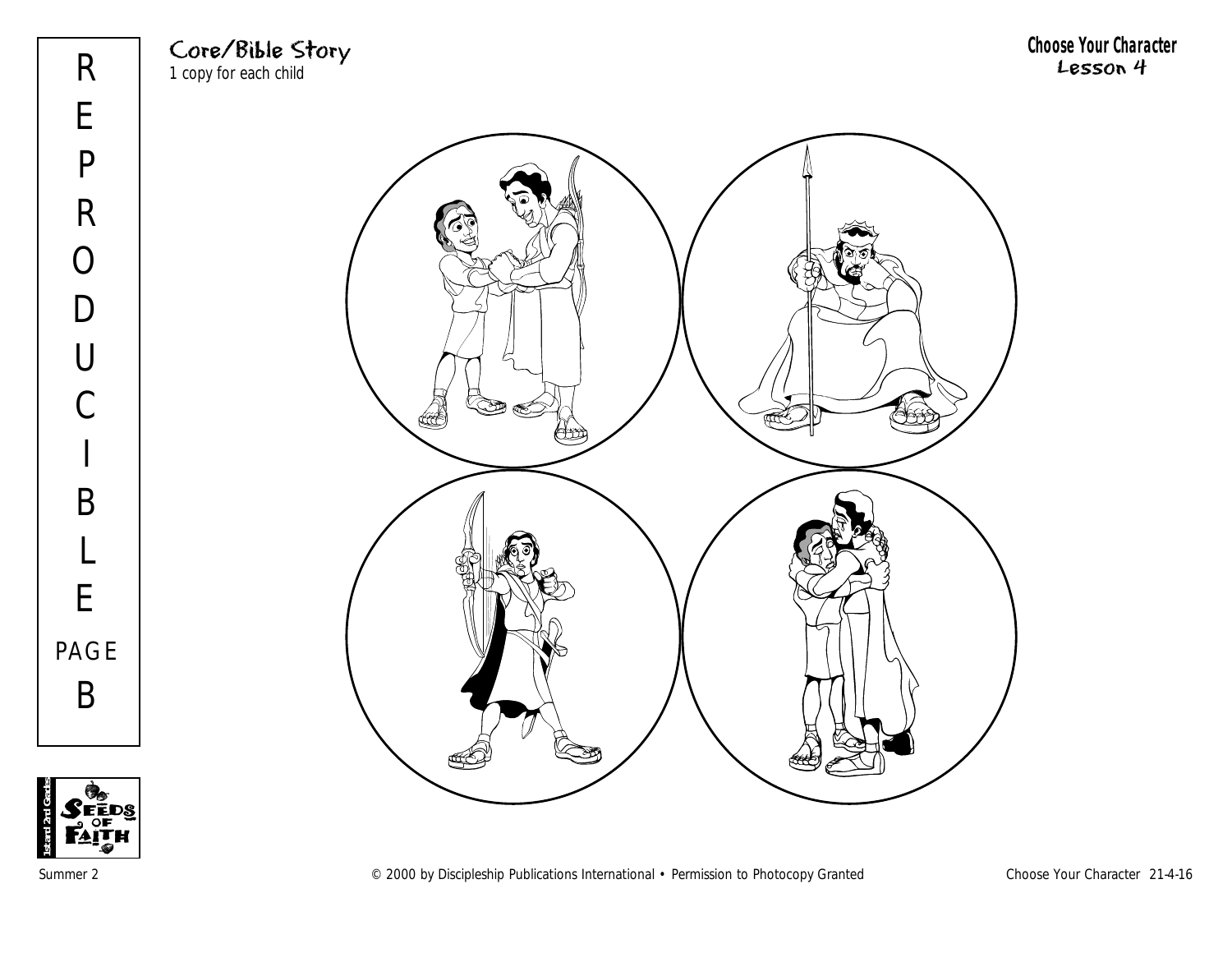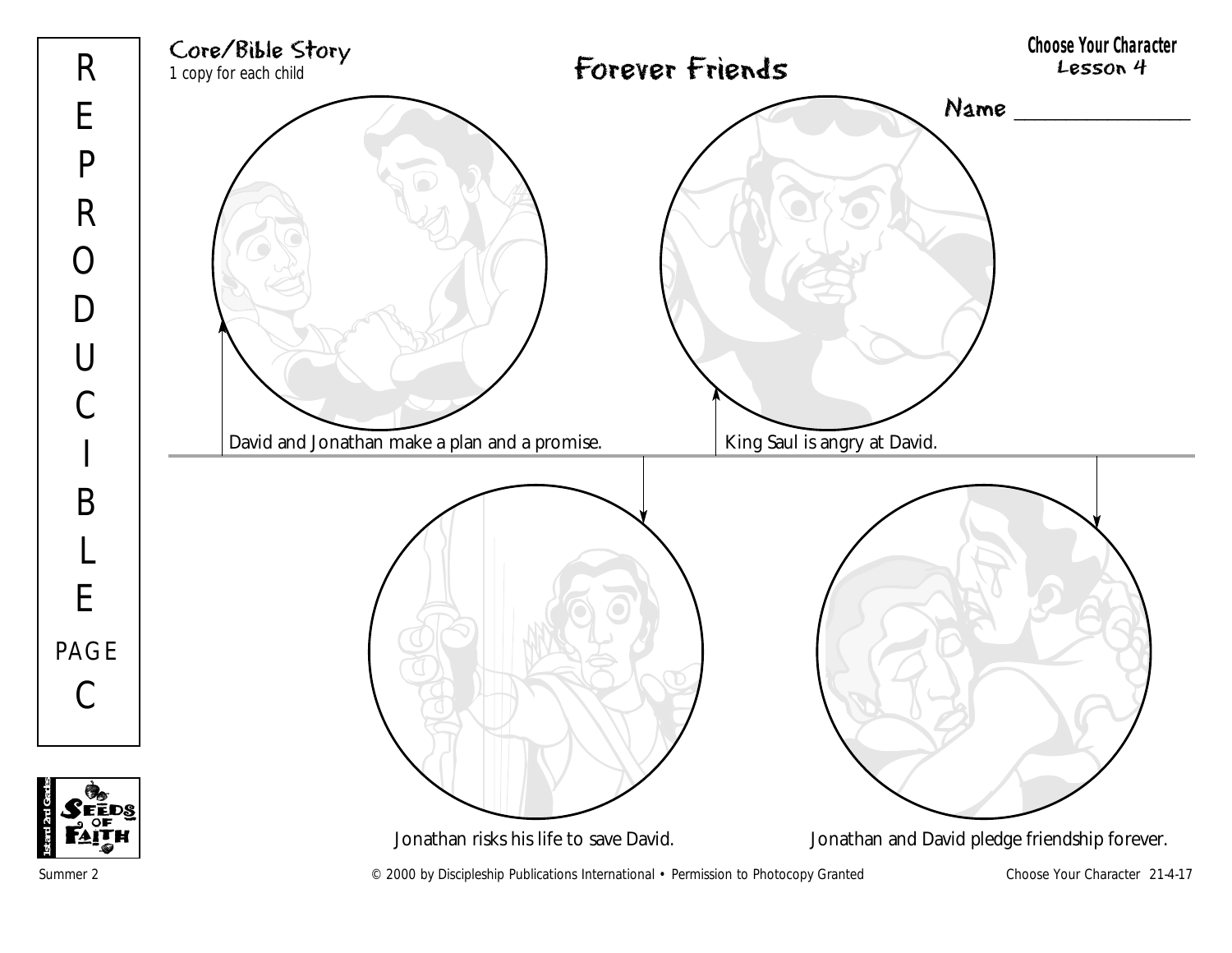Core/Craft 1 copy for each child







arrowheads







feathers

Jonathan loved David just as he loved himself. 1 Samuel 20:17 (NIRV)

text box

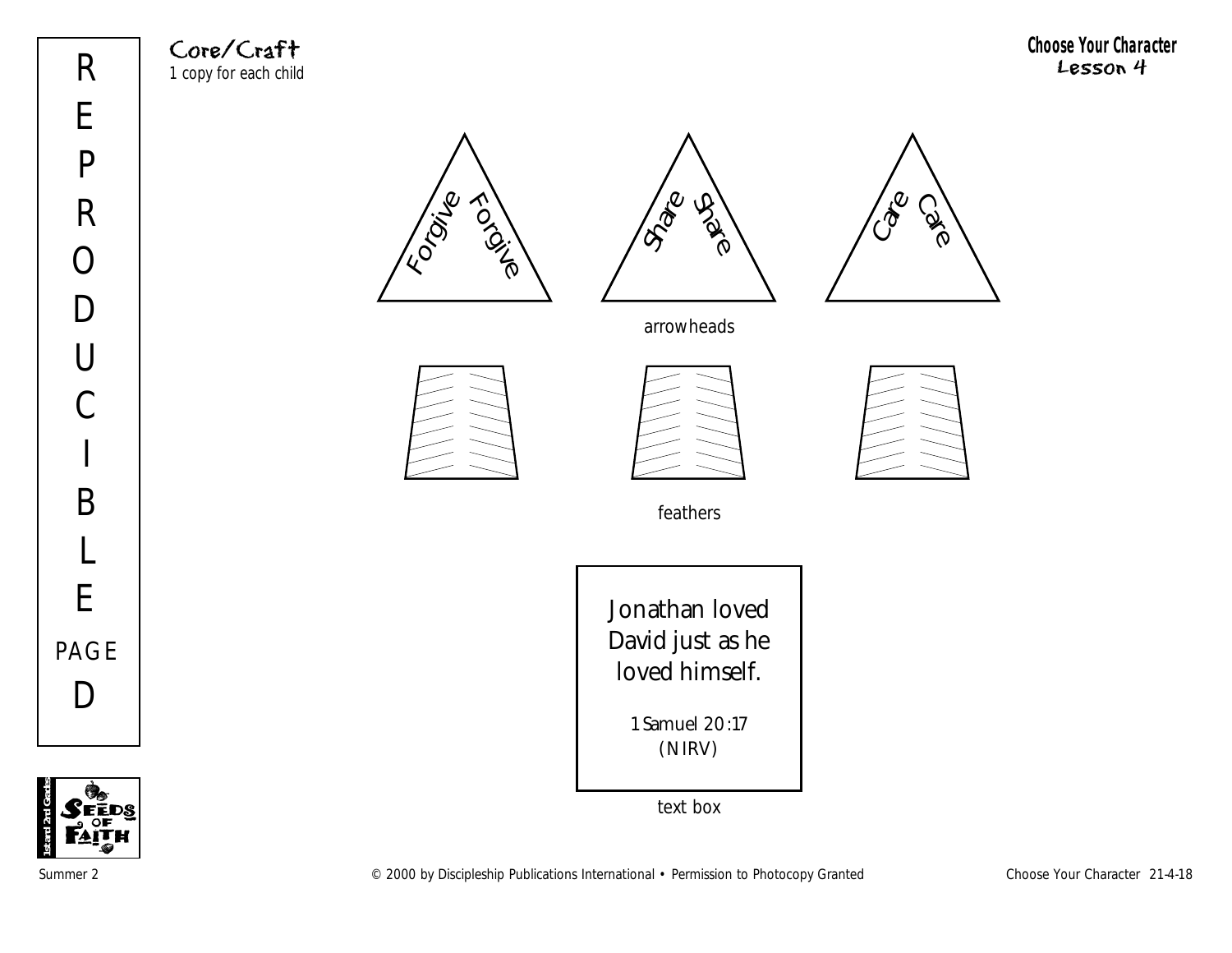

**1st and 2nd Grades**

Summer 2 Choose Your Character 21-4-19